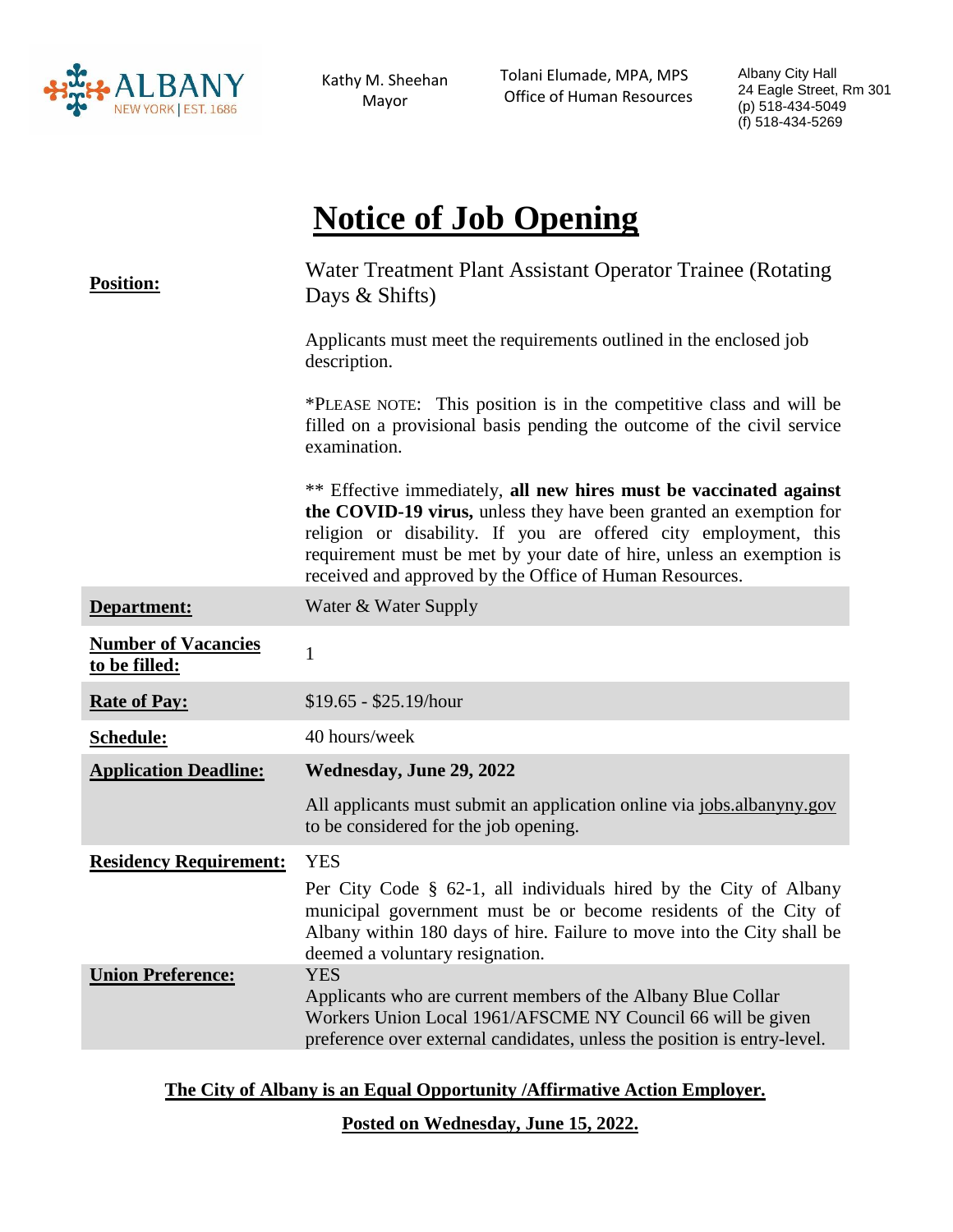## **WATER TREATMENT PLANT ASSISTANT OPERATOR TYPE A PLANT**

**DISTINGUISHING FEATURES OF THE CLASS**: The incumbent in this position has responsibility for assisting an operator on an assigned shift in the actual operation of a water treatment plant. This is routine but important work involving responsibility for assisting in the efficient operation and maintenance of a Type A Water Treatment Plant containing facilities for filtration with pretreatment or chemical softening process. This class differs from the Trainee Operator by virtue of the more responsible duties required after the training period and courses of instruction have been satisfactorily completed. Direct supervision is received from a Water Treatment Plant Operator. Supervision is not a responsibility of this class.

## **TYPICAL WORK ACTIVITIES**: (Illustrative Only)

- Assists in the operation of pumps, valves, motors and related machinery and equipment;
- Assists in recording readings of meters, gauges and scales;
- Participates in the regulation and adjustment of the chemical dosages of chlorinators and chemical feed machines to meet the specifications set by laboratory personnel;
- Participates in the washing of filter beds, screens and settling basins;
- Participates in the changing of chlorine cylinders and the filling of hoppers with chemicals;
- Takes samples of water for testing;
- Makes necessary tests for control of plant operations under the direction of the Water Treatment Plant Operator;
- Assists in the keeping of logs and related records;
- May perform minor maintenance work and repair to machinery and equipment under the direction of the Water Treatment Plant Operator;
- May assist in the instruction of Trainees or new personnel;
- May perform custodial duties in connection with maintenance of buildings and grounds;
- Enters and retrieves information in an automated information system;
- Performs related work as required.

## **FULL PERFORMANCE KNOWLEDGE, SKILLS, ABILITIES AND PERSONAL CHARACTERISTICS**:

- Working knowledge of the practices used and the equipment required in the operation and maintenance of a Type A Water Treatment Plant containing facilities for filtration with pretreatment or a chemical softening process;
- Working knowledge of the principles and applications of physics, chemistry and bacteriology as they relate to water purification;
- Working knowledge of personal computers and office equipment;
- Skill in the operation and repair of pumps, valves and related mechanical and electrical equipment;
- Ability to make routine field tests for control of plant operations;
- Ability to read, understand and record data from gauges, scales and meters;
- Ability to understand and carry out oral and written instructions;
- Ability to deal effectively with others;